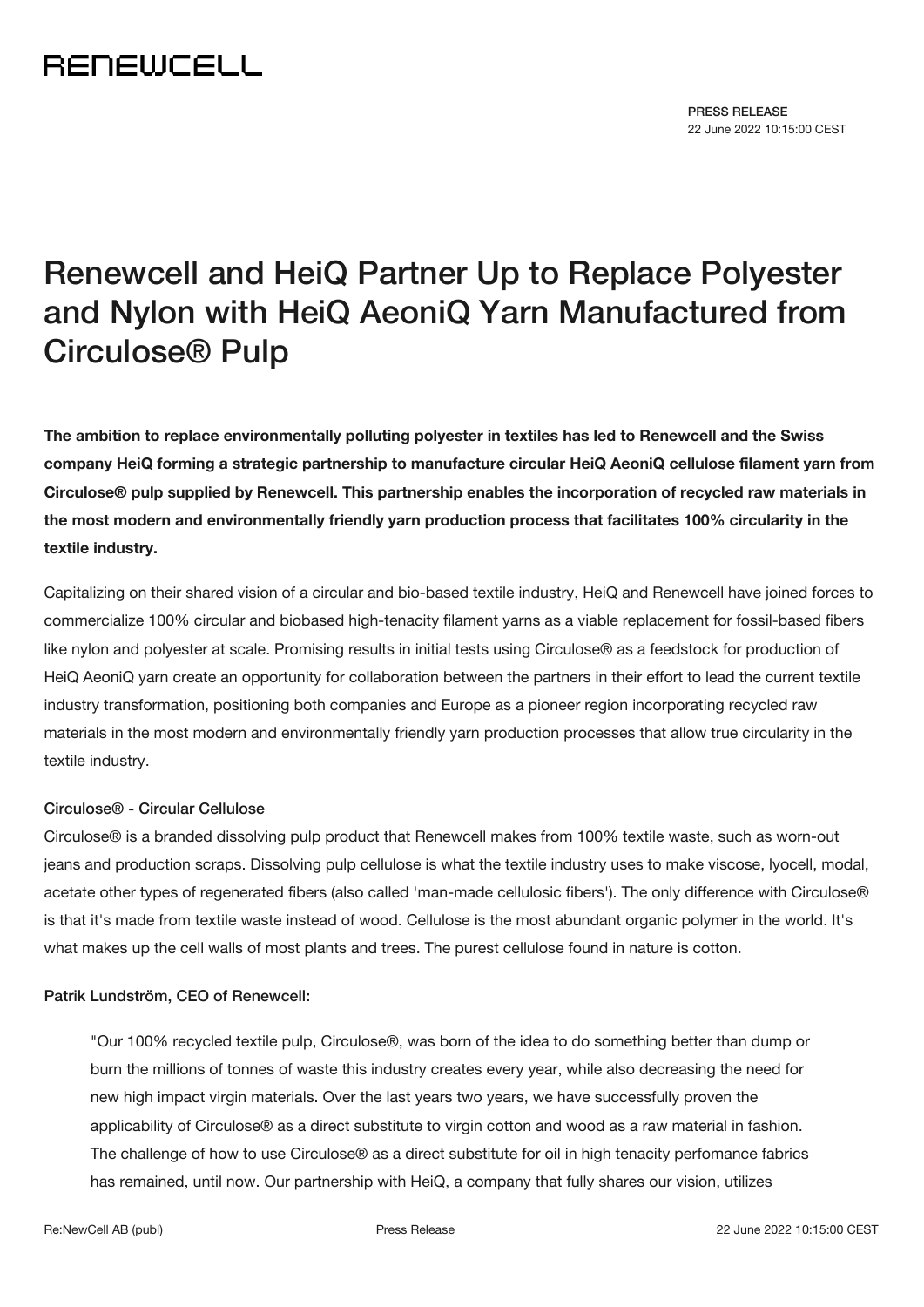Circulose® as a feedstock for the game changing HeiQ AeoniQ yarn and positions us both for a massive breakthrough in the right disruptive direction for the global textile industry. 100% textile-to-textile recycled, bio-based, biodegradable and with the physical performance of polyester and nylon - a Circulose® HeiQ AeoniQ Yarn will excite any brand interested in climate and environment."

#### Carlo Centonze, co-founder and CEO of HeiQ:

"This latest strategic partnership with Renewcell is further proof of how circularity motivated suppliers to the textile industry can collaborate and be the movers and shakers that drive the transformation of the industry to becoming more environmentally friendly. With Circulose as one source of feedstock for our HeiQ AeoniQ we will be rescuing tons of textiles from ending up in landfills and preserving our trees and forests. We eagerly anticipate uniting our ingredient branding expertise to jointly convince brands of the huge advantages of replacing all synthetic, fossil-fuel based textiles and how embracing circularity is both in their interests as well as those of their customers and the planet."

#### HeiQ AeoniQ cellulosic yarn made of climate positive raw materials

HeiQ AeoniQ yarns (Aeon: striving for eternal circularity) are made out of cellulosic biopolymers that during growth bind carbon from the atmosphere while generating oxygen. This high-performance yarn is positioned to potentially substitute synthetic filament yarns which constitute over 60% of global annual textile output of 108 million metric tons. Further, when compared to conventional cellulosic products, HeiQ AeoniQ yarns do not draw on arable land, pesticides or fertilizer in their production. HeiQ AeoniQ yarns are designed for cradle-to-cradle circularity and can be recycled repeatedly while maintaining consistent fiber quality. The manufacturing process is expected to consume 99% less water than cotton yarns and HeiQ AeoniQ is designed to offer comparable performance properties to polyester, nylon and conventional regenerated cellulose yarns.

#### **Contact**

Harald Cavalli-Björkman Chief Growth Officer [harald.cavalli-bjorkman@renewcell.com](mailto:harald.cavalli-bjorkman@renewcell.com) +46 70 590 32 04